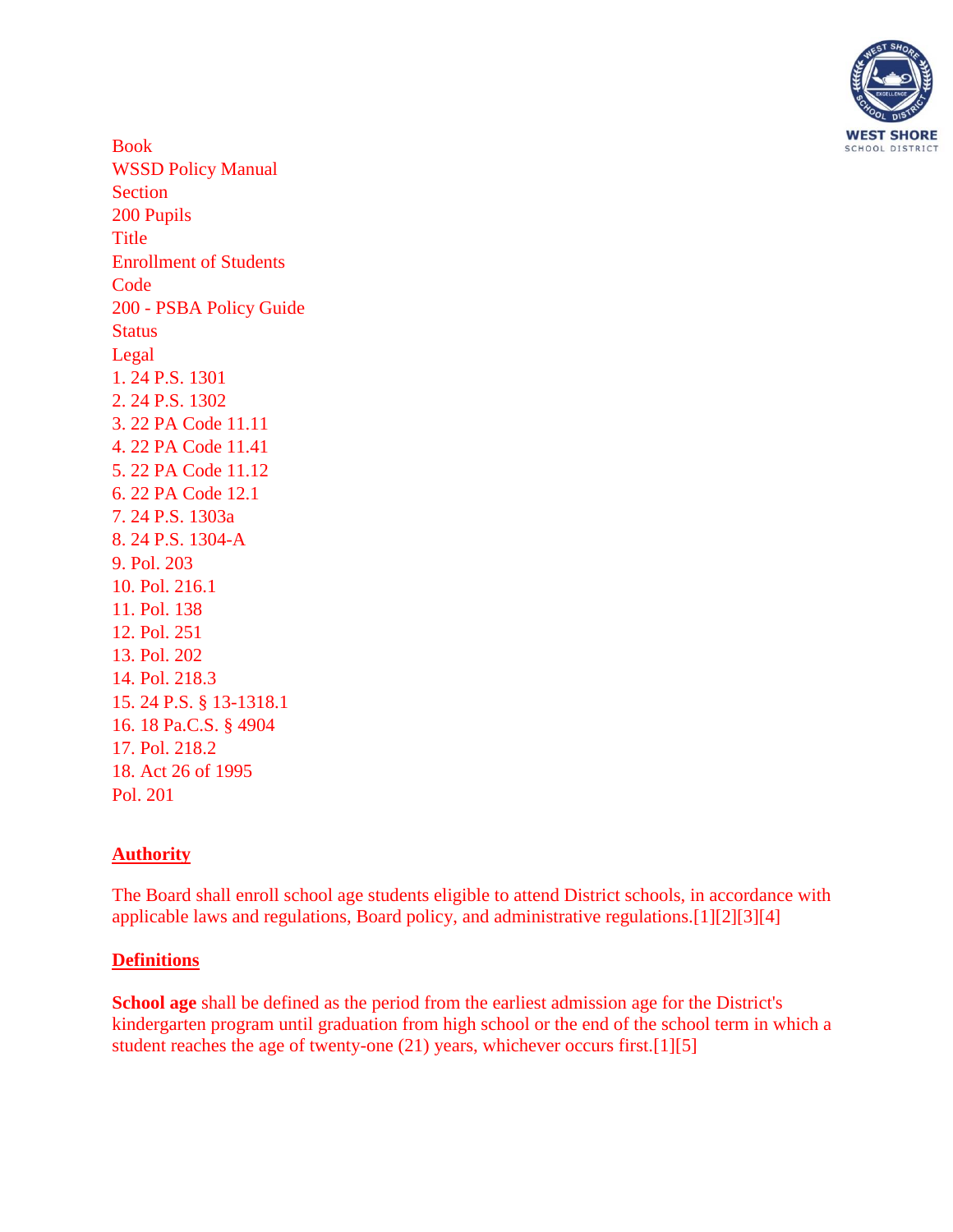

**District of residence** shall be defined as the school district in which a student's parents/guardians reside[.\[2\]\[3\]](http://www.legis.state.pa.us/cfdocs/legis/LI/uconsCheck.cfm?txtType=HTM&yr=1949&sessInd=0&smthLwInd=0&act=14&chpt=13&sctn=2&subsctn=0)

## **Guidelines**

School age resident students and eligible nonresident students shall be entitled to attend district schools[.\[1\]\[2\]](http://www.legis.state.pa.us/cfdocs/legis/LI/uconsCheck.cfm?txtType=HTM&yr=1949&sessInd=0&smthLwInd=0&act=14&chpt=13&sctn=1&subsctn=0)[\[3\]\[6\]](http://pacodeandbulletin.gov/Display/pacode?file=/secure/pacode/data/022/chapter11/s11.11.html&d=reduce)

The District shall not enroll a student until the parent/guardian has submitted proof of the student's age, residence, and immunizations and a completed Parental Registration Statement, as required by law and regulations[.\[1\]\[2\]](http://www.legis.state.pa.us/cfdocs/legis/LI/uconsCheck.cfm?txtType=HTM&yr=1949&sessInd=0&smthLwInd=0&act=14&chpt=13&sctn=1&subsctn=0)[\[7\]\[8\]](http://www.legis.state.pa.us/cfdocs/legis/LI/uconsCheck.cfm?txtType=HTM&yr=1949&sessInd=0&smthLwInd=0&act=14&chpt=13&sctn=3&subsctn=0)[\[3\]\[](http://pacodeandbulletin.gov/Display/pacode?file=/secure/pacode/data/022/chapter11/s11.11.html&d=reduce)9][10]

The District shall administer a home language survey to all students enrolling in District schools for the first time[.\[3\]\[](http://pacodeandbulletin.gov/Display/pacode?file=/secure/pacode/data/022/chapter11/s11.11.html&d=reduce)11]

The District shall normally enroll a school age, eligible student no later than five (5) business days after application[.\[3\]](http://pacodeandbulletin.gov/Display/pacode?file=/secure/pacode/data/022/chapter11/s11.11.html&d=reduce)

The District shall immediately enroll identified homeless students, even if the student or parent/guardian is unable to produce the required documents.[12]

The District shall not inquire about the immigration status of a student as part of the enrollment process[.\[3\]](http://pacodeandbulletin.gov/Display/pacode?file=/secure/pacode/data/022/chapter11/s11.11.html&d=reduce)

Enrollment requirements and administrative regulations shall apply to nonresident students approved to attend district schools, in accordance with Board policy.[13]

The Board directs that the administration comply with all aspects of Act 26 of 1995, specifically, with regard to the sworn statement, as follows:

Prior to admission to any school entity, the parent, guardian, or other person having control or charge of a student shall, upon registration, provide a sworn statement or affirmation stating whether the pupil was previously suspended or presently is suspended or expelled from any public or private school of this Commonwealth or any other state for an act or offense involving weapons, alcohol, or drugs, or for the willful infliction of injury to another person or for any act of violence committed on school property. The registration shall be maintained as part of the student's disciplinary record. [17][18]

Prior to admission to the District, the parent, guardian or other person having control or charge of a student shall, upon registration, provide a sworn statement or affirmation stating whether the student was previously or is presently expelled from any public or private school of this Commonwealth or any other state. The registration shall include the name of the school district from which the student was expelled with the dates of expulsion and shall be maintained as part of the student's disciplinary record. Any willful false statement shall be subject to criminal prosecution.[14][15][16]